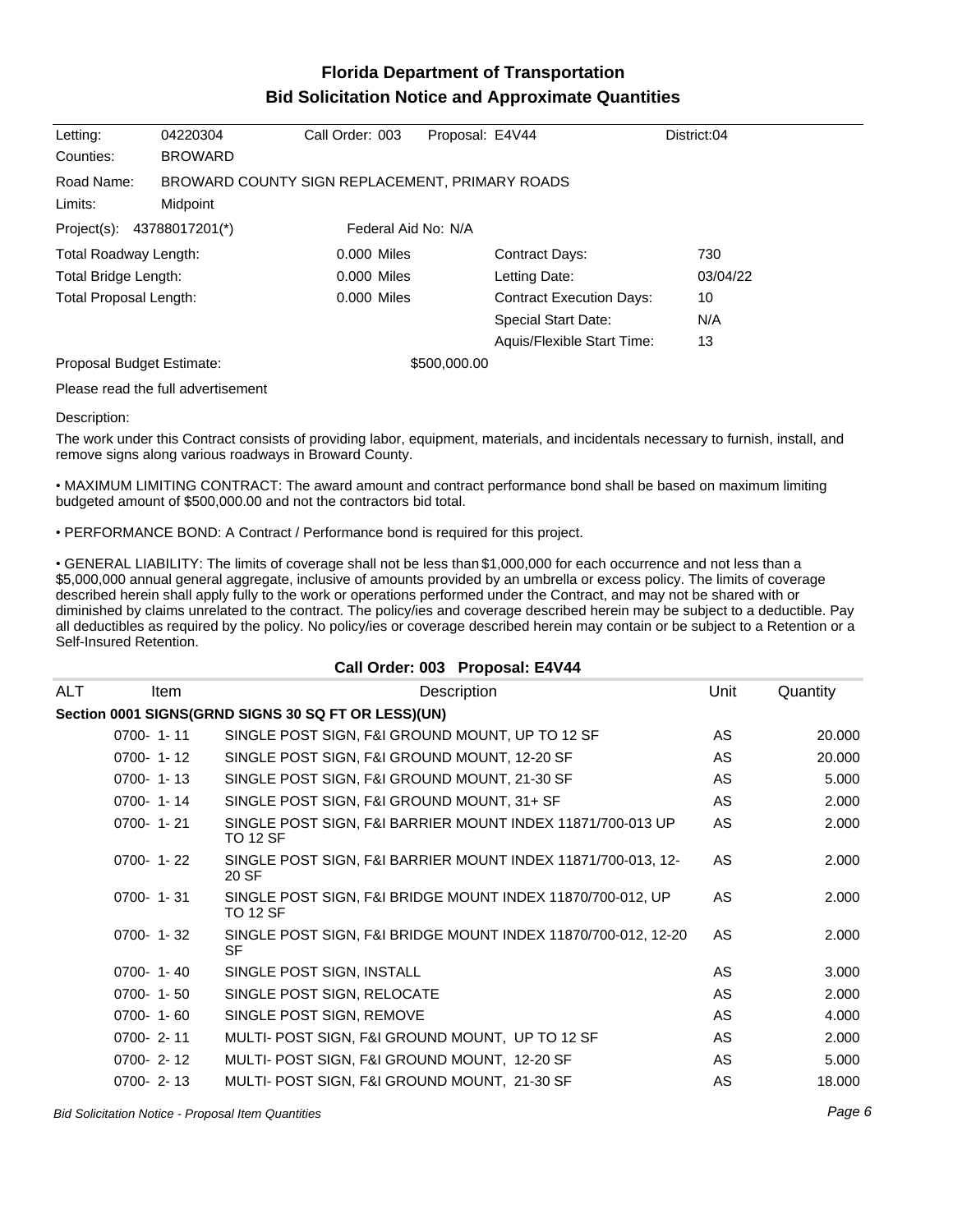## **Call Order: 003 Proposal: E4V44**

| ALT | Item            | Description                                                                                | Unit | Quantity |
|-----|-----------------|--------------------------------------------------------------------------------------------|------|----------|
|     | 0700-2-14       | MULTI- POST SIGN, F&I GROUND MOUNT, 31-50 SF                                               | AS   | 5.000    |
|     | 0700-2-15       | MULTI- POST SIGN, F&I GROUND MOUNT, 51-100 SF                                              | AS   | 5.000    |
|     | 0700-2-16       | MULTI- POST SIGN, F&I GROUND MOUNT, 101-200 SF                                             | AS   | 1.000    |
|     | $0700 - 2 - 17$ | MULTI- POST SIGN, F&I GROUND MOUNT, 201-300 SF                                             | AS   | 1.000    |
|     | $0700 - 2 - 50$ | MULTI- POST SIGN, GROUND MOUNT, RELOCATE                                                   | AS   | 3.000    |
|     | 0700-2-60       | MULTI- POST SIGN, REMOVE                                                                   | AS   | 10.000   |
|     | 0700-3-101      | SIGN PANEL, FURNISH & INSTALL GROUND MOUNT, UP TO 12 SF                                    | EA   | 5.000    |
|     | 0700-3-102      | SIGN PANEL, FURNISH & INSTALL GROUND MOUNT, 12-20 SF                                       | EA   | 5.000    |
|     | 0700-3-103      | SIGN PANEL, FURNISH & INSTALL GROUND MOUNT, 21-30 SF                                       | EA   | 5.000    |
|     | 0700-3-104      | SIGN PANEL, FURNISH & INSTALL GROUND MOUNT, 31-50 SF                                       | EA   | 15.000   |
|     | 0700-3-105      | SIGN PANEL, FURNISH & INSTALL GROUND MOUNT, 51-100 SF                                      | EA   | 10.000   |
|     | 0700-3-106      | SIGN PANEL, FURNISH & INSTALL GROUND MOUNT, 101-200 SF                                     | EA   | 5.000    |
|     | 0700-3-107      | SIGN PANEL, FURNISH & INSTALL GROUND MOUNT, 201-300 SF                                     | EA   | 3.000    |
|     | 0700-3-201      | SIGN PANEL, FURNISH & INSTALL OVERHEAD MOUNT, UP TO 12 SF                                  | EA   | 5.000    |
|     | 0700-3-202      | SIGN PANEL, FURNISH & INSTALL OVERHEAD MOUNT, 12-20 SF                                     | EA   | 5.000    |
|     | 0700-3-203      | SIGN PANEL, FURNISH & INSTALL OVERHEAD MOUNT, 21-30 SF                                     | EA   | 5.000    |
|     | 0700-3-204      | SIGN PANEL, FURNISH & INSTALL OVERHEAD MOUNT, 31-50 SF                                     | EA   | 3.000    |
|     | 0700-3-205      | SIGN PANEL, FURNISH & INSTALL OVERHEAD MOUNT, 51-100 SF                                    | EA   | 3.000    |
|     | 0700-3-206      | SIGN PANEL, FURNISH & INSTALL OVERHEAD MOUNT, 101-200 SF                                   | EA   | 3.000    |
|     | 0700-3-207      | SIGN PANEL, FURNISH & INSTALL OVERHEAD MOUNT, 201-300 SF                                   | EA   | 3.000    |
|     | 0700-3-208      | SIGN PANEL, FURNISH & INSTALL OVERHEAD MOUNT, 301-400 SF                                   | EA   | 2.000    |
|     | 0700-3-301      | SIGN PANEL, FURNISH & INSTALL SINGLE POST BRIDGE MOUNT<br>INDEX 11870/700-012, UP TO 12 SF | EA   | 10.000   |
|     | 0700-3-401      | SIGN PANEL, INSTALL, UP TO 12 SF                                                           | EA   | 8.000    |
|     | 0700-3-402      | SIGN PANEL, INSTALL, 12-20 SF                                                              | EA   | 10.000   |
|     | 0700-3-403      | SIGN PANEL, INSTALL, 21-30 SF                                                              | EA   | 10.000   |
|     | 0700-3-404      | SIGN PANEL, INSTALL, 31-50 SF                                                              | EA   | 6.000    |
|     | 0700-3-405      | SIGN PANEL, INSTALL, 51-100 SF                                                             | EA   | 2.000    |
|     | 0700-3-406      | SIGN PANEL, INSTALL, 101-200 SF                                                            | EA   | 1.000    |
|     | 0700-3-501      | SIGN PANEL, RELOCATE, UP TO 12 SF                                                          | EA   | 2.000    |
|     | 0700-3-502      | SIGN PANEL, RELOCATE, 12-20 SF                                                             | EA   | 2.000    |
|     | 0700-3-503      | SIGN PANEL, RELOCATE, 21-30 SF                                                             | ЕA   | 2.000    |
|     | 0700-3-504      | SIGN PANEL, RELOCATE, 31-50 SF                                                             | EA   | 2.000    |
|     | 0700-3-505      | SIGN PANEL, RELOCATE, 51-100 SF                                                            | EA   | 2.000    |
|     | 0700-3-506      | SIGN PANEL, RELOCATE, 101-200 SF                                                           | EA   | 1.000    |
|     | 0700-3-507      | SIGN PANEL, RELOCATE, 201-300 SF                                                           | EA   | 1.000    |
|     | 0700-3-601      | SIGN PANEL, REMOVE, UP TO 12 SF                                                            | EA   | 11.000   |
|     | 0700-3-602      | SIGN PANEL, REMOVE, 12-20 SF                                                               | EA   | 10.000   |
|     | 0700-3-603      | SIGN PANEL, REMOVE, 21-30 SF                                                               | EA   | 5.000    |
|     | 0700-3-604      | SIGN PANEL, REMOVE, 31-50 SF                                                               | EA   | 5.000    |
|     | 0700-3-605      | SIGN PANEL, REMOVE, 51-100 SF                                                              | EA   | 5.000    |
|     | 0700-3-606      | SIGN PANEL, REMOVE, 101-200 SF                                                             | EA   | 3.000    |
|     | 0700-3-607      | SIGN PANEL, REMOVE, 201-300 SF                                                             | EA   | 2.000    |
|     | E101-72-        | MOBILIZATION (EMERGENCY RESPONSE)                                                          | EA   | 3.000    |
|     | E700-30-1       | SIGN PANEL OVERLAY, SINGLE POST                                                            | SF   | 100.000  |